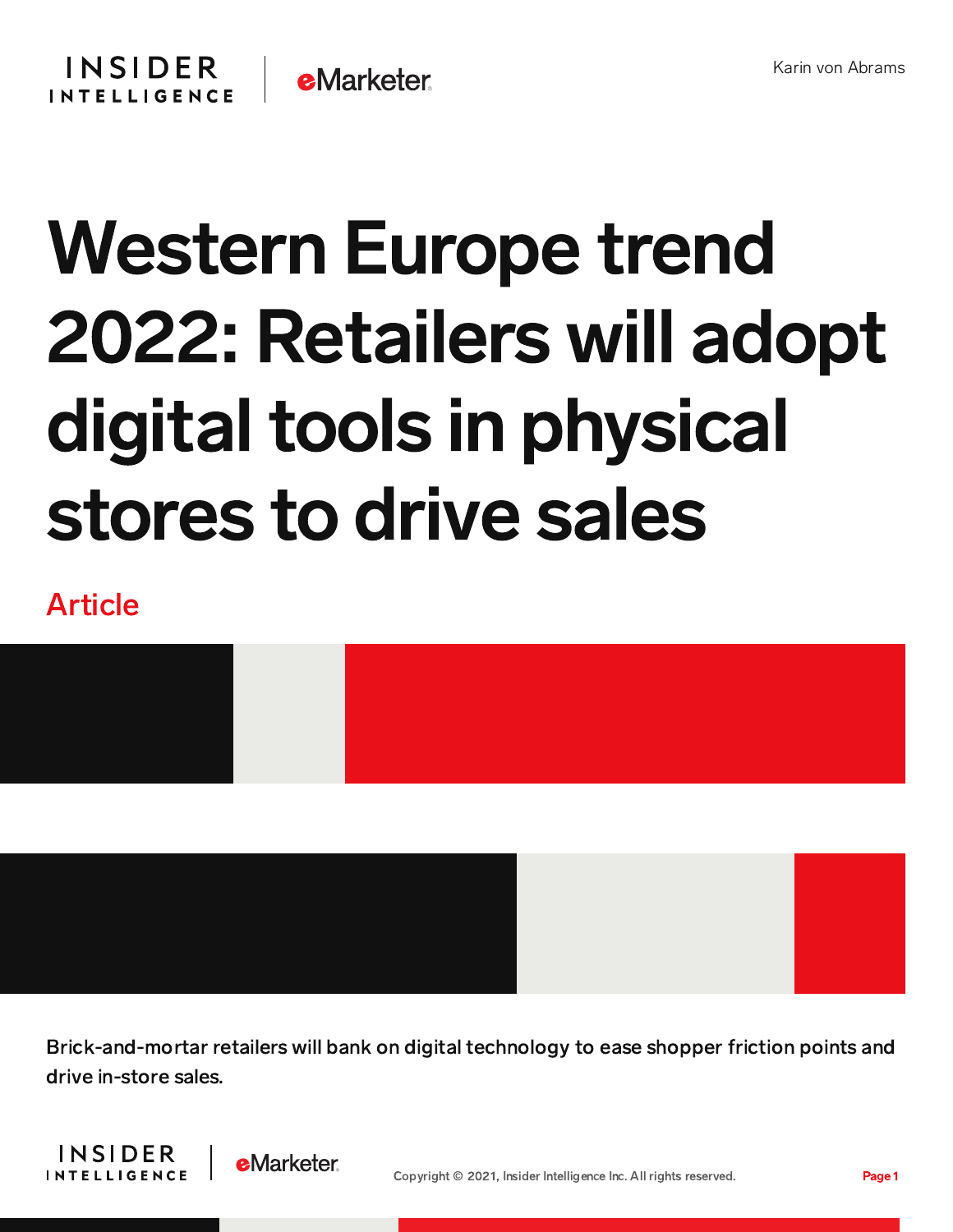#### Many changes to in-store technology are already underway or planned for 2022. In

Germany, Shopify is expanding the integrated payments features and POS tools it offers retailers to make in-store purchases easier for shoppers and to link online and offline behavior, for example. Additionally, clothing retailer & Other Stories installed a smart vending machine for select perfume and cosmetic products in a leading Paris department store in Q3 2020. That technology, which allows shoppers to try before they buy in a socially distanced way, is set to roll out to other stores across the region.

#### Consumers are warming to contactless payments, and retailers are getting the message. In

Germany, a combined 46% of adults ages 16 and older said they use a contactless card instore once a week, daily, or several times a day, per Bitkom Research in May 2021. In the UK, 48% of consumers said they either began using contactless payment methods, or used them more often, because of the pandemic, according to a June 2021 Elavon survey conducted by Ipsos MORI. In France, 40% of adults cited speed as a big advantage of contactless payments and 29% noted their simplicity, according to a September 2021 poll from OpinionWay and Fortuneo. Supermarket chain Aldi, a major force across the region, is testing an app that allows shoppers to pay via autonomous checkout. Amazon will also play a part, as the recent UK implementation of its Just Walk Out technology—which allows for contactless payments—lays the foundation for expansion elsewhere in Europe.



In-store digital advertising is about to boom. Consumers are ready for short but immersive in-store video that highlights promotions, new products, or exclusive brand-sponsored events. Among shoppers in France, Germany, Italy, Spain, and the UK who had made at least one online purchase in the past 30 days, respondents were more likely to have discovered their last purchase in a store rather than via an online ad, per June 2021 data from Criteo,